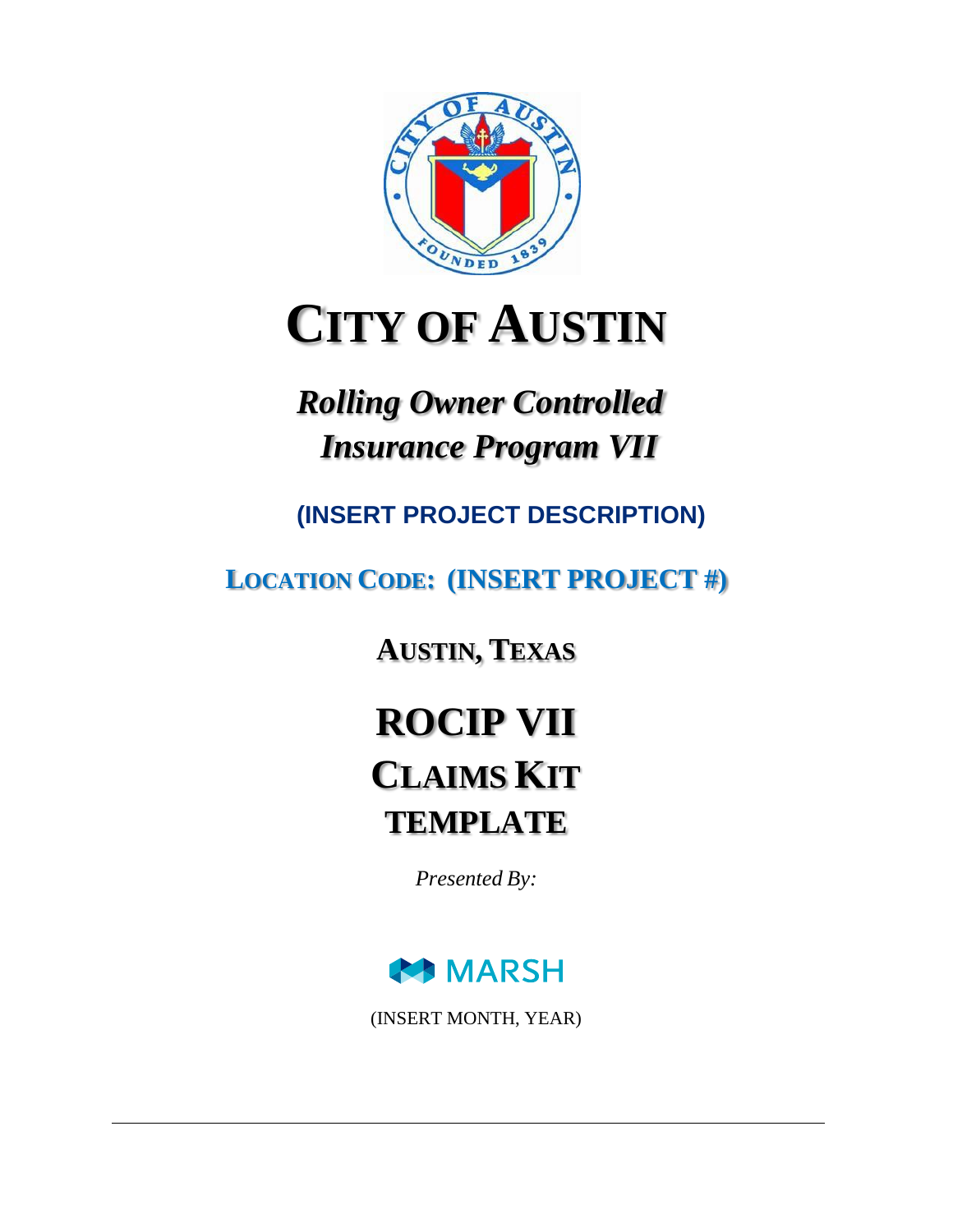

### **IX. ACCIDENTREPORTING AND CLAIMSPROCEDURES**

#### **A. GENERALPROCEDURES:**

This section describes basic procedures for reporting various types of Claims:

- **Workers' Compensation** (Worker/Employee Injury)
- **General Liability** (Third Party Bodily Injury or Property Damage)
- **Automobile** (notice only) and **Pollution** (notice only).

The immediate reporting of all accidents or circumstances which might lead to or involve a Claim is required. Report all injuries, occupational-related illnesses, third party bodily injury or property damage to the *General Contractor Claim Contact* immediately. All Parties will instruct employees and other personnel to report, in writing, within 24 hours *all* Accidents and Occurrences of any type to the *General Contractor Claim Contact*.

|    | <b>Action Required:</b>                                 | <b>Responsible</b> | Form:             |
|----|---------------------------------------------------------|--------------------|-------------------|
|    | 1. Accident/Injury occurs                               |                    |                   |
| 2. | On-Site Supervisor is notified                          | Parties involved   |                   |
| 3. | Claim form is completed                                 | On-Site            | GL or WC Claim    |
|    |                                                         | Supervisor         | Report            |
| 4. | If injury, worker is sent for medical treatment with    | On-Site            | Authorization for |
|    | authorization form                                      | Supervisor,        | Medical           |
|    | 5. Claim form is provided to GC Claim Contact within 24 | On-Site            | GL or WC Claim    |
|    | hours                                                   | Supervisor         | Report            |
|    | 6. GC Claim Contact reports claim to insurance carrier  | GC Claim           | GL or WC Claim    |
|    | immediately by <b>phone</b> to:                         | Contact            | Report            |
|    | <b>Liberty Mutual</b>                                   |                    |                   |
|    | 1-800-362-0000                                          |                    |                   |
|    | <b>Account Number for ROCIP VII: 42404</b>              |                    |                   |
|    | 7. Completed form <b>faxed</b> to:                      | GC Claim           | GL or WC Claim    |
|    | Anthony Pleasant, ROCIP Safety @ 512-974-3411           | Contact            | Report            |
|    | Kevin McClelland, ROCIP Claim Advocate @ 214-303-8330   |                    |                   |

#### **Overview of Claims Reporting Process**

**Please refer to section B. Workers' Compensation and C. General Liability for step-by-step procedures on the following pages.**

The *General Contractor Claim Contact* will immediately contact the **ROCIP VII Safety Representative, Anthony Pleasant and , Kevin McClelland, ROCIP Claim Advocate** in the event of any of the following "serious accidents", incidents and injuries:

**Any injury for which an ambulance is called**

- **Injury to head or neck**
- **Possible injury to back or spinal cord**
- **Unconscious employee**
- **Possible blindness**
- **Amputation of limbs**
- **Fatality**
- **Heart attack or stroke**
- **Hospitalization**
- **Property damage estimated over \$1,000**



(INSERT PROJECT # AND DESCRIPTION)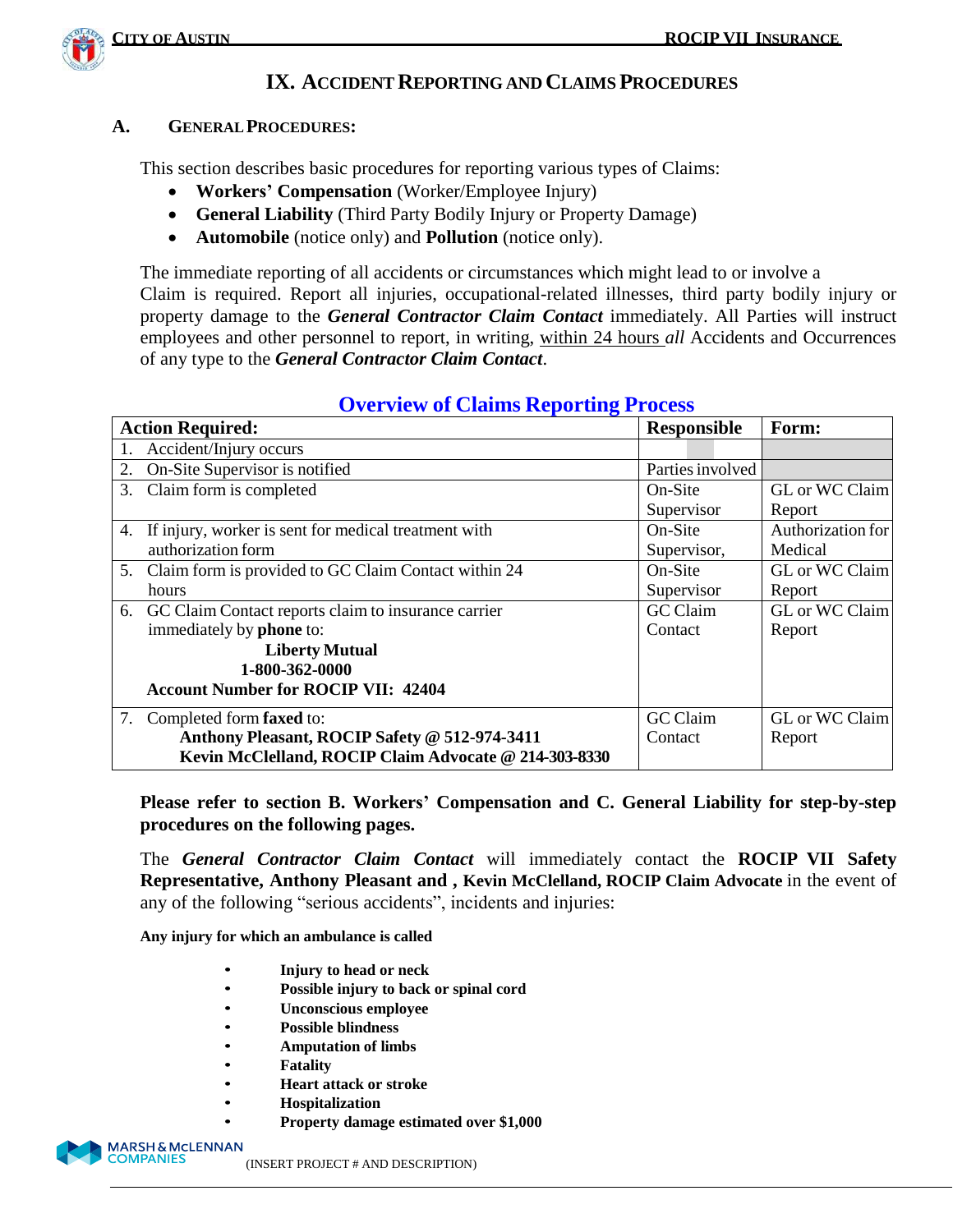

Investigation Assistance:

All Parties will assist in the investigation of any accident or occurrence involving injury to persons or property. All Enrolled Parties will cooperate with the companies involved in adjusting any claim by securing and giving evidence and obtaining the participation and attendance of witnesses required for the investigation and defense of any claim or suit.

When in doubt, refer all questions regarding the reporting of a claim to the *General Contractor Claims Contact* and/or *ROCIP VII Claim Advocate*

**(INSERT GENERAL CONTRACTOR (GC) CLAIM CONTACT)** (INSERT GC NAME) (INSERT GC ADDRESS) 1717 Main St., Ste 4400

(INSERT GC CITY, STATE, ZIP) Phone: 214-303-8330 Phone: (INSERT CONTACT PHONE #) Cell: 214-926-5983 [\(INSERT](mailto:cdowning@austin-ind.com) GC CONTACT EMAIL ) [kevin.mcclelland@marsh.com](mailto:kevin.mcclelland@marsh.com)

 **Kevin McClelland** Marsh USA, Inc.

Dallas, TX 75201-7357

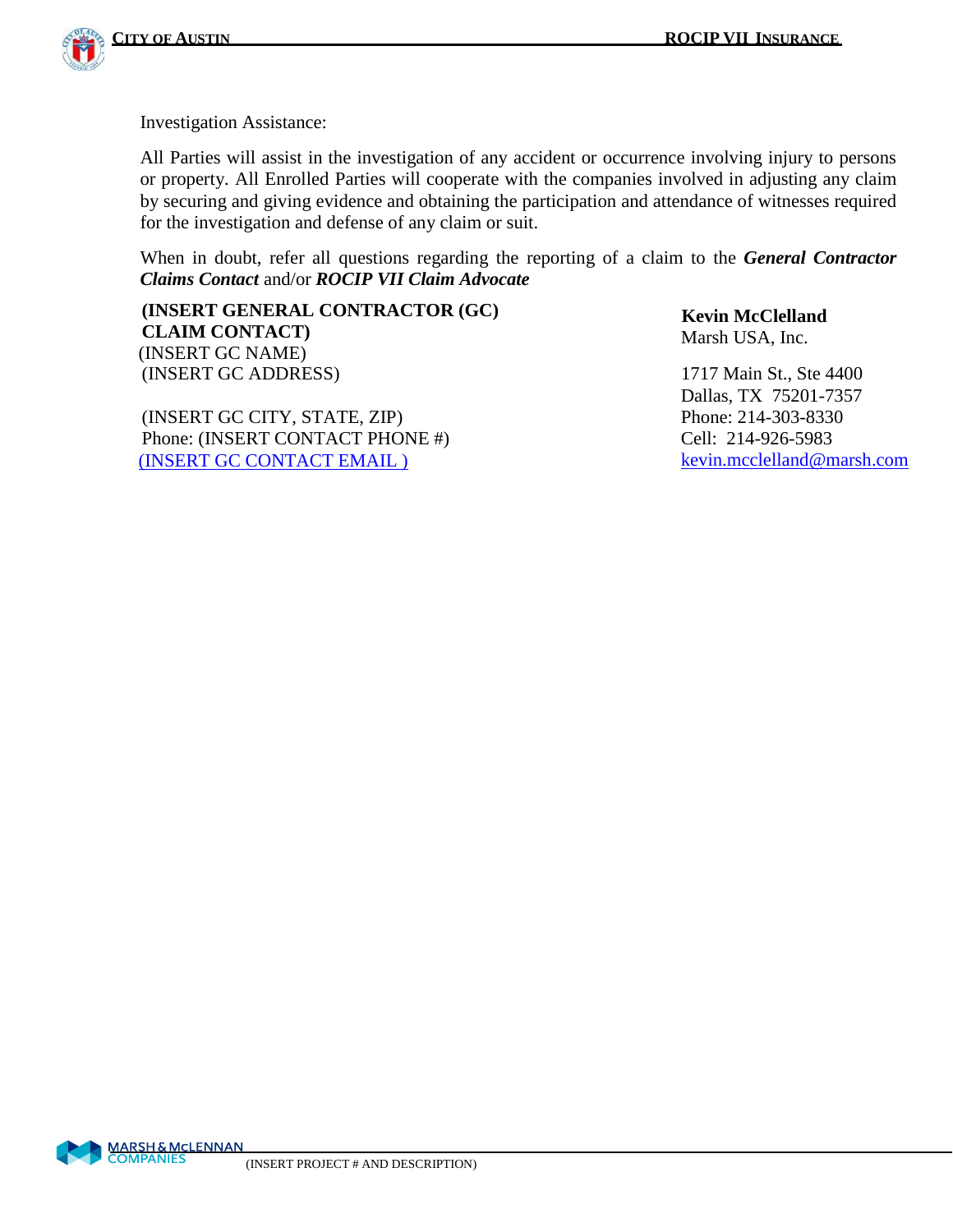

#### **B. WORKERS' COMPENSATION CLAIMS REPORTING PROCEDURES:**

These procedures apply to ALL employees covered by ROCIP VII for this project.

Immediately notify the ROCIP VII Safety Representative in the event of a serious injury or accident.

Contractors' on-site personnel will follow these procedures if any employee is involved in an accident or occurrence resulting in bodily injury:

- **1. Contact the Injured Worker's On-Site Project Supervisor immediately and transport the injured worker to the on-site first aid or medical facility, as necessary. An**  *Authorization for Medical Treatment Form* **is to be sent with the Injured Worker prior to the first medical treatment, which includes the request for mandatory post accident drug testing.**
- **2. Report all injuries or occupational-related illnesses to the** *General Contractor Claim Contact* **immediately.**
- **3. Project Supervisor must complete a** *WC Claim Report Form* **and return to the** *General Contractor Claim Contact* **within 24 hours of employee's notice of injury/claim. The**  *General Contractor Claim Contact* **will call the injury/claim into the Insurance Carrier immediately.**
- **4. The** *General Contractor Claim Contact* **will fax a copy of the** *WC Claim Report Form* **to Anthony Pleasant, ROCIP VII Safety Representative at 512-974-3411 and Kevin McClelland, ROCIP Claim Advocate at 214-303-8330.**
- **5. An accident investigation is to be completed as soon as possible by all contractors involved in the accident. An** *Incident Investigation Report* **must be completed by the General Contractor Supervisor and provided to Anthony Pleasant and Kevin McClelland, ROCIP Claim Advocate at 214-303-8330.**
- **6. All "serious accidents", incidents and injuries will be reported immediately by phone to Anthony Pleasant at 512-632-3333 and Kevin McClelland, ROCIP Claim Advocate at 214-303-8330.**
- **7. If possible, Contractor and its lower-tier Subcontractor(s) may provide for Modified Alternate Duty based upon the work abilities given to the Injured Party from the treating physician.**
- **8. Immediately send all subsequent return to work notes, inquiries or correspondence about an Injured Party to the** *General Contractor Claim Contact***.**
- **9. No Injured Party will be allowed on a job site unless they have provided the** *General Contractor Claim Contact* **with the proper return to work note, either full duty or modified duty, as well as verification that post accident drug testing was completed.**

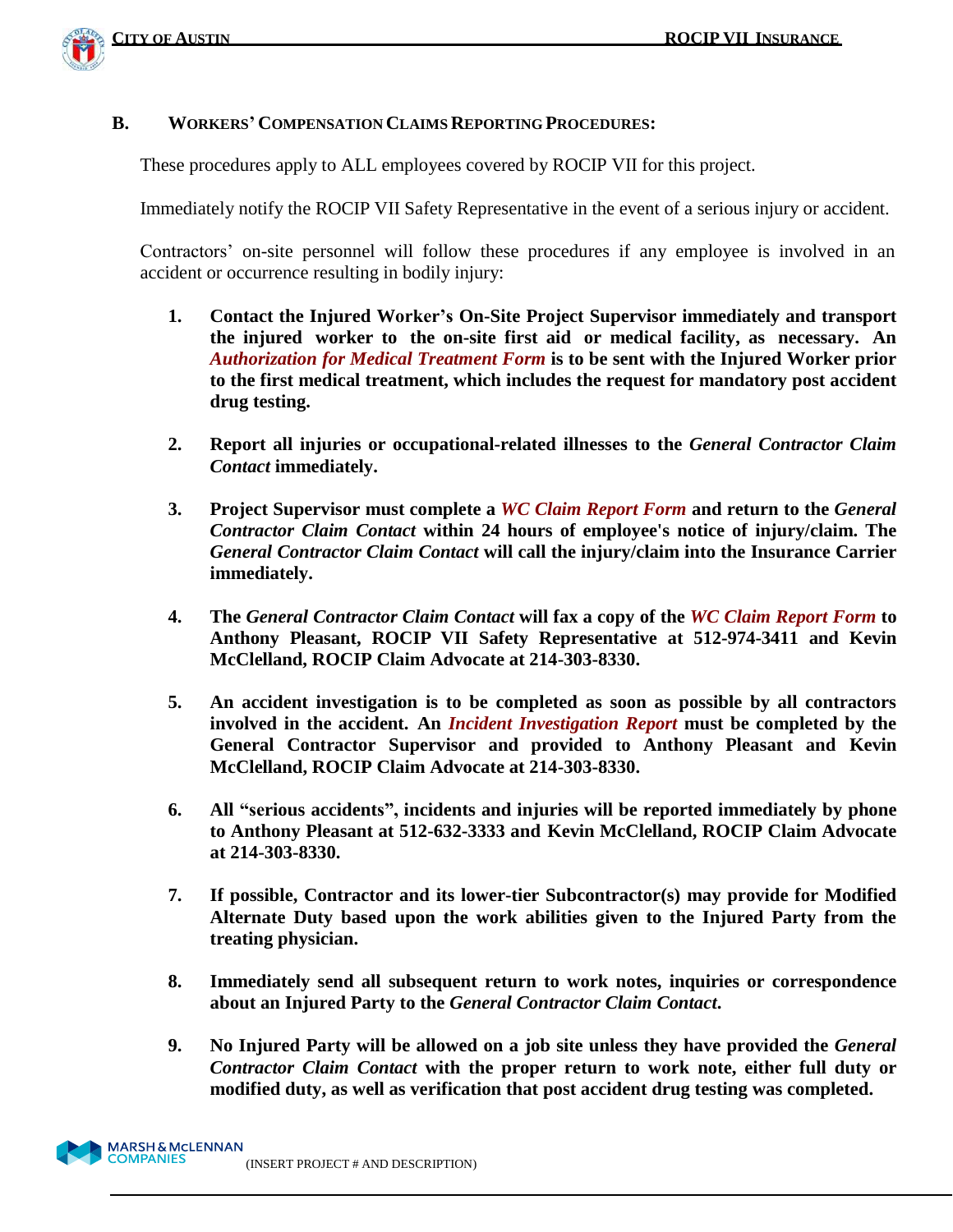

#### **C. GENERAL LIABILITY & PROPERTY DAMAGE CLAIM REPORTING PROCEDURES:**

Contractors must immediately report all Accidents at the Project Site involving death, injury, or damage to property of non-employee personnel (the public, tenants, and visitors) to the *General Contractor Claim Contact.* As soon as the onsite personnel become aware of the accident or occurrence, they must:

- 1. **Take appropriate emergency measures to prevent additional injury or damage, including contacting police and fire authorities as required by law.**
- 2. **Complete and submit a** *GL Claim Report Form* **to the** *General Contractor Claim Contact* **within 24 hours of the incident. The** *General Contractor Claim Contact* **will call the claim into the Insurance Carrier immediately.**
- 3. **The** *General Contractor Claim Contact* **will fax a copy of the** *GL Claim Report Form* **to Anthony Pleasant, ROCIP VII Safety Representative at 512-974-3411 and Kevin McClelland, ROCIP Claim Advocate at 214-303-8330.**
- 4. **An accident investigation is to be completed as soon as possible by all contractors involved in the accident. An** *Incident Investigation Report* **must be completed by the General Contractor Supervisor and provided to Anthony Pleasant and Kevin McClelland, ROCIP Claim Advocate at 214-303-8330.**
- 5. **All Serious accidents, incidents and injuries will be reported immediately by phone to the City of Austin ROCIP VII Safety Representative, Anthony Pleasant, at 512-632- 3333 and Kevin McClelland, ROCIP Claim Advocate at 214-303-8330.**
- 6. **Immediately send all subsequent inquires or correspondence about an insured loss or claim, including a summons or other legal documents, to the** *General Contractor Claim Contact* **immediately.**

The first five thousand dollars  $(\$5,000)$  of any insurable general liability property damage loss will be the *responsibility of and paid by the Contractor and deducted from the contract amount.*

#### **D. AUTOMOBILE LIABILITY CLAIMS PROCEDURES:**

No coverage is provided for automobile accidents under the ROCIP VII. It is the sole responsibility of each Party to report accidents/claims involving their automobiles to their own insurers.

However, all accidents occurring in or around the Project site must be reported to the *General Contractor Claim Contact*. Accident investigations will occur and focus on liability arising out of the Project construction activities that could result in future claims (i.e. due to the conditions of the roads, etc.). Each Party shall cooperate in the investigation of all automobile accidents.

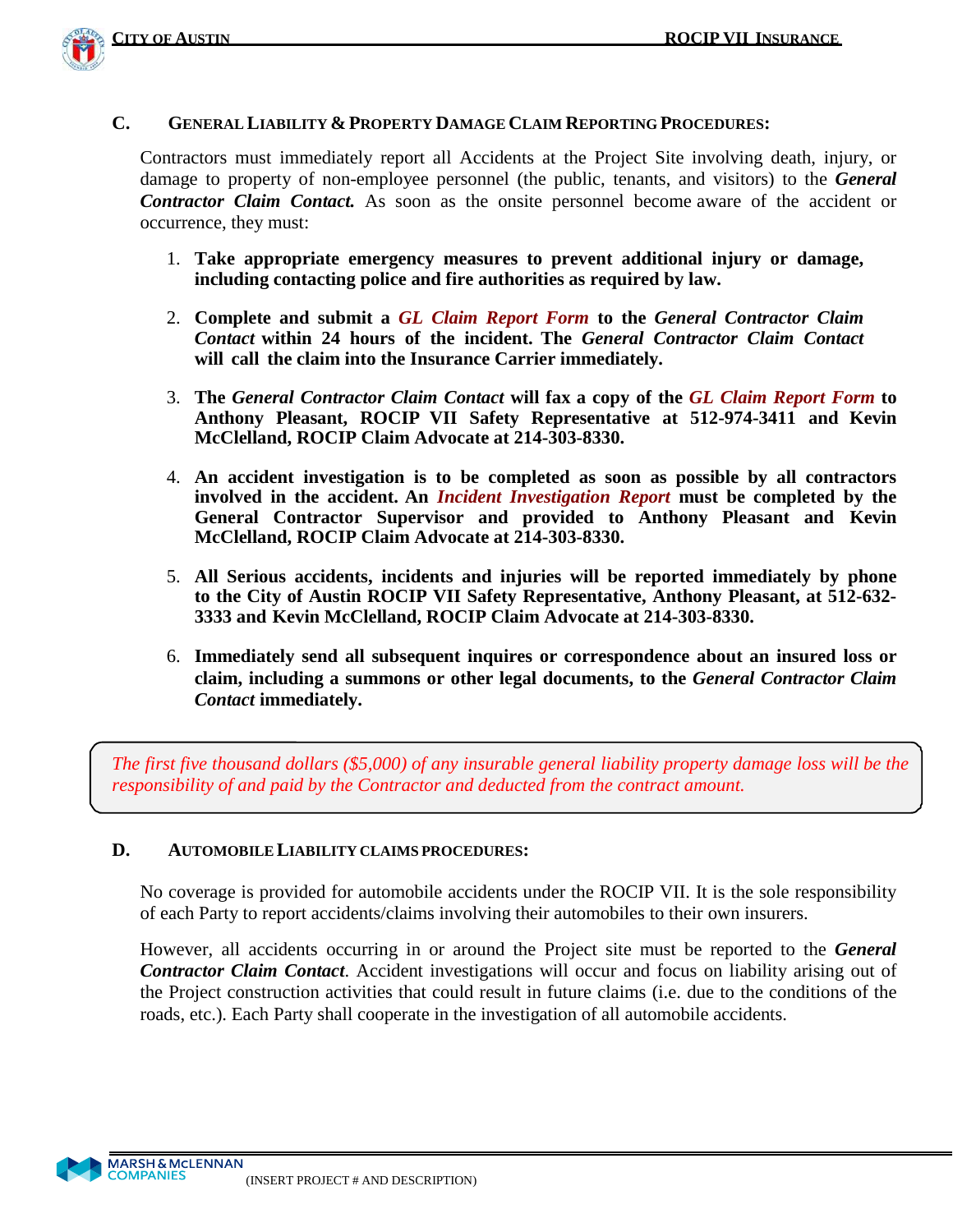

#### **E. POLLUTION CLAIMS PROCEDURES:**

No coverage is provided for pollution incidents under the ROCIP VII. It is the sole responsibility of each Party to report accidents/claims involving pollution coverage to their own insurers. However, all accidents occurring in or around the Project site must be reported to the *General Contractor Claim Contact*. Accident investigations will occur and focus on liability arising out of the Project construction activities that could result in future claims involving Bodily Injury or Property Damage not deemed to have been caused by a pollution event. Each Party shall cooperate in the investigation of all pollution incidents.

#### **F. LOSS RUNS:**

An enrolled contractor may obtain loss runs for their own on-site experience by requesting, in writing on their company letterhead, directed to the ROCIP VII Administrator. Please note that the loss information is also available from the ROCIP VII Insurance Carrier.

#### **G. ALCOHOL & DRUG TESTING:**

Please refer to the City of Austin Capital Improvements Program ROCIP Project Safety Manual for the Controlled Substances Safety Policy & Procedures.

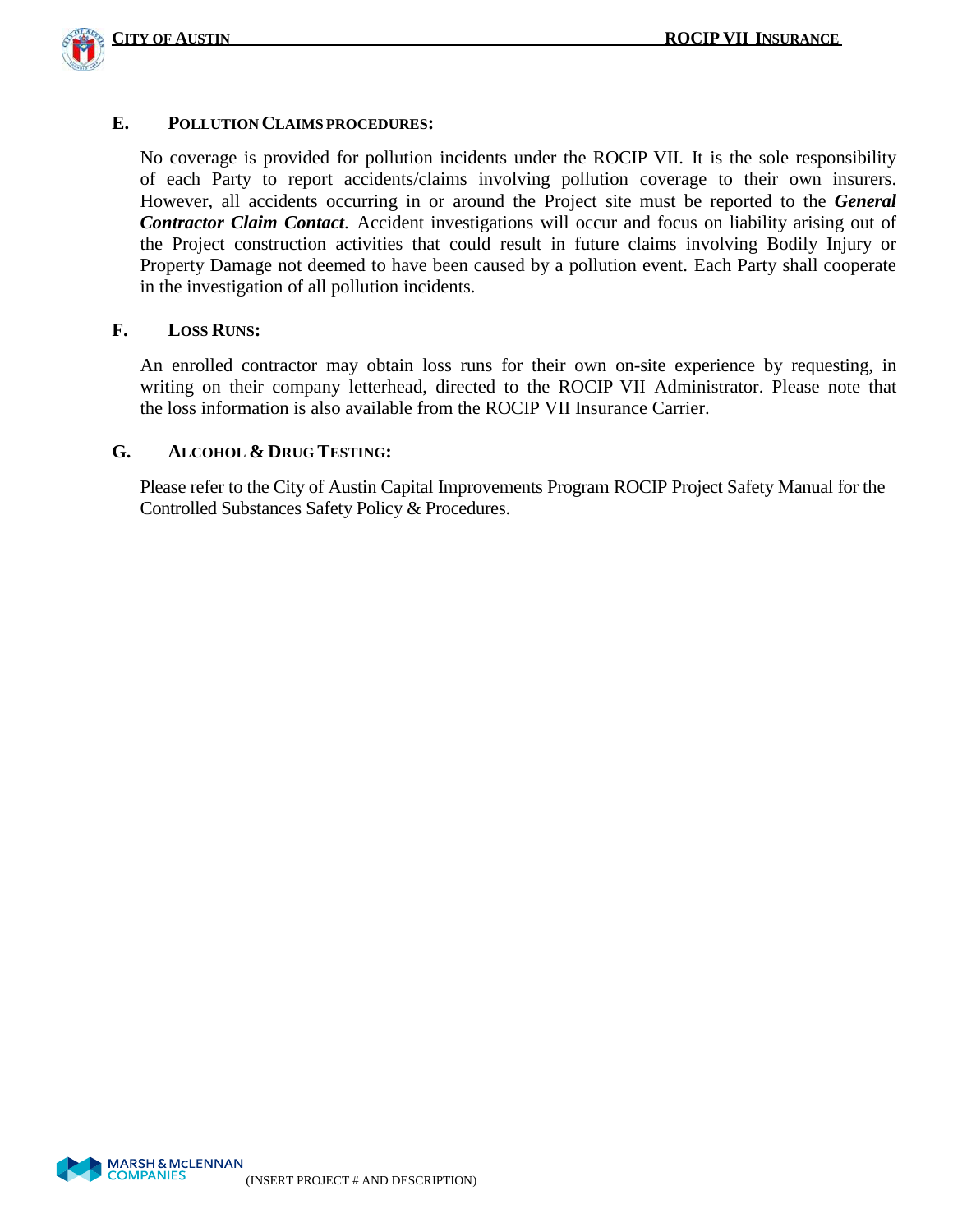| City of Austin ROCIP VII - (INSERT PROJECT # AND DESCRIPTION)<br>Liberty<br><b>Contractor Reports to General Contractor Claim Contact</b><br>1. General Contractor Reports to Liberty Mutual @ 1-800-362-0000 |                        |                                                                    |                           |                            |  |  |  |
|---------------------------------------------------------------------------------------------------------------------------------------------------------------------------------------------------------------|------------------------|--------------------------------------------------------------------|---------------------------|----------------------------|--|--|--|
| <b>WC</b><br><b>Liberty Account Number for ROCIP VII: 42404</b>                                                                                                                                               |                        |                                                                    |                           |                            |  |  |  |
|                                                                                                                                                                                                               |                        | <b>CLAIM INFORMATION</b>                                           |                           |                            |  |  |  |
| Date/Time of Injury:                                                                                                                                                                                          |                        | After the call, write<br>$\overline{A}$<br>claim number here:<br>M | WC                        |                            |  |  |  |
| Is this claim work related?<br>Yes                                                                                                                                                                            | N <sub>0</sub>         | Will the employee miss time from work?                             |                           | $\Box$ Yes<br>$\square$ No |  |  |  |
| <b>Employer Name:</b>                                                                                                                                                                                         |                        |                                                                    |                           |                            |  |  |  |
|                                                                                                                                                                                                               |                        | <b>EMPLOYEE INFORMATION</b>                                        |                           |                            |  |  |  |
| Employee's Social Security Number:                                                                                                                                                                            |                        | Employee's Name:                                                   |                           |                            |  |  |  |
| Home Address: (Street)                                                                                                                                                                                        | (City)                 | (State)                                                            |                           | (Zip)                      |  |  |  |
| Home Phone Number:                                                                                                                                                                                            |                        | Male $\Box$                                                        | Female $\overline{\Box}$  |                            |  |  |  |
| Hire Date:                                                                                                                                                                                                    |                        | Number of Dependents:                                              |                           | Dependents under 18:       |  |  |  |
| Occupation:                                                                                                                                                                                                   |                        | Department Name:                                                   |                           |                            |  |  |  |
| State Hired:<br>Supervisor Name & Phone:                                                                                                                                                                      |                        |                                                                    |                           |                            |  |  |  |
| Current Weekly Wage:                                                                                                                                                                                          | Hourly Wage:           |                                                                    | Hours Worked per Day:     |                            |  |  |  |
| Days Worked per Week:                                                                                                                                                                                         | Hours Worked per Day:  |                                                                    | <b>Employment Status:</b> |                            |  |  |  |
| Employer Report No:                                                                                                                                                                                           | Employee ID No:        |                                                                    | Was Salary Continued:     |                            |  |  |  |
| Was Employee Paid in Full for Date of Injury:                                                                                                                                                                 |                        | How often is Employee Paid:                                        |                           |                            |  |  |  |
| <b>Education Level:</b>                                                                                                                                                                                       | Any Prior WC Injuries: |                                                                    | <b>OSHA Reference No:</b> |                            |  |  |  |
|                                                                                                                                                                                                               |                        | <b>EMPLOYER INFORMATION</b>                                        |                           |                            |  |  |  |
| Contact Name, Telephone Number, and Title:                                                                                                                                                                    |                        |                                                                    |                           |                            |  |  |  |
| Work Location: (Street)                                                                                                                                                                                       | (City)                 |                                                                    | (State)                   | (Zip)                      |  |  |  |
| Mailing Addr: (Street)                                                                                                                                                                                        | (City)                 |                                                                    | (State)                   | (Zip)                      |  |  |  |
| <b>Employer Location Code:</b>                                                                                                                                                                                |                        | Employer SIC.:                                                     |                           |                            |  |  |  |
| Employer FED ID:                                                                                                                                                                                              |                        | Employer Code:                                                     |                           |                            |  |  |  |
| Nature of Business:                                                                                                                                                                                           |                        |                                                                    |                           |                            |  |  |  |
| <b>Contract Number:</b>                                                                                                                                                                                       |                        |                                                                    |                           |                            |  |  |  |
| <b>ACCIDENT INFORMATION</b>                                                                                                                                                                                   |                        |                                                                    |                           |                            |  |  |  |
| Did the Accident Occur at the Work Location? Yes $\square$<br>No <sub>1</sub><br>If No, Where Did the Accident Occur?                                                                                         |                        |                                                                    |                           |                            |  |  |  |
| Project Name:<br>Project Site Code:                                                                                                                                                                           |                        |                                                                    |                           |                            |  |  |  |
| Accident Address: (Street)<br>(City)<br>(State)<br>(Zip)                                                                                                                                                      |                        |                                                                    |                           |                            |  |  |  |
| Nature of Accident:                                                                                                                                                                                           |                        |                                                                    |                           |                            |  |  |  |
| Give a Full Description of the Accident: (Be as Complete as Possible)                                                                                                                                         |                        |                                                                    |                           |                            |  |  |  |

| Are Other WC Claims Involved? | $Yes \Box$ | NoL | Date and Time Reported to Employer: |
|-------------------------------|------------|-----|-------------------------------------|
| Person Reported To:           |            |     |                                     |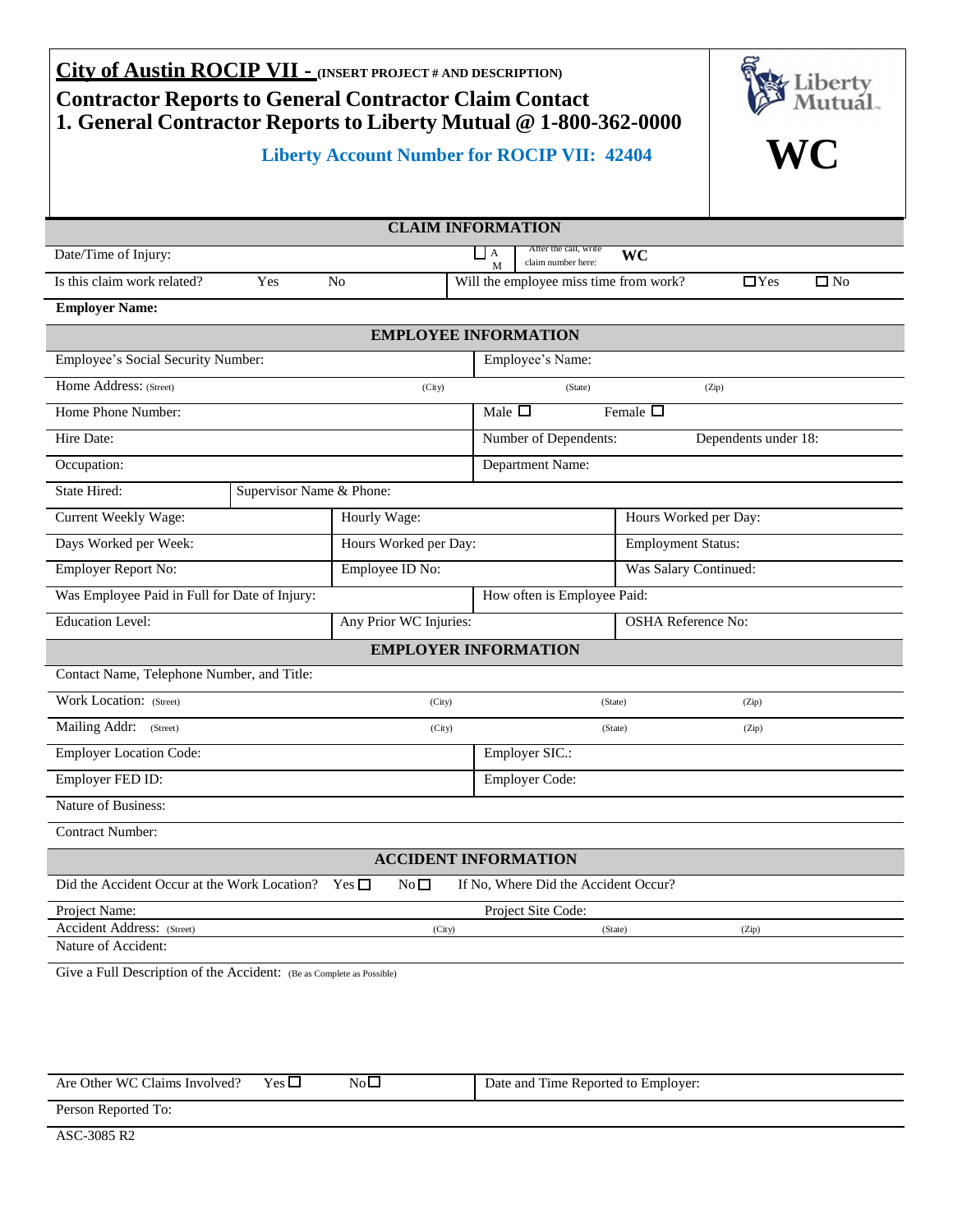#### **INJURY INFORMATION**

| Injury Description:                                                |                                                                                        |
|--------------------------------------------------------------------|----------------------------------------------------------------------------------------|
| Date of Death ( <i>if applicable</i> ):                            | Is Employee Hospitalized?<br>$Yes\square$<br>No <sub>1</sub>                           |
| Lost Time?<br>Yes $\Box$<br>No <sub>1</sub>                        | If Yes, What was First Full Day Out:                                                   |
| Date Last Day Worked:                                              | Date Disability Began:                                                                 |
| Date Returned to Work:                                             | <b>OR</b> Estimated Return to Work Date:                                               |
| Time Workday Began:                                                |                                                                                        |
| Which Part of the Body was Injured? (e.g. Head, Neck, Arm, Leg)?   | Nature of Injury: (e.g. Laceration, Bruise, Fracture)                                  |
| Part of Body Location: (e.g. Left, Right, Upper, Lower?)           | Source of Injury:                                                                      |
|                                                                    | <b>MEDICAL INFORMATION</b>                                                             |
| $N0$ $\square$<br>Yes $\Box$<br>Safeguards Provided?               | $No\square$<br>Yes $\Box$<br>Safeguards Utilized?                                      |
| Initial Medical Treatment: (Select One)<br>ER Treated and Released | $\Box$ Physician/Clinic<br>Minor/Onsite<br>$\Box$ Hospitalized<br>No Medical Treatment |
| <b>Hospital</b> - Name, Address, Phone:                            |                                                                                        |

**Clinic/Doctor** - Name, Address, Phone:

**WITNESS INFORMATION**

Were there any Witnesses? Yes No

If Yes, List Names and How to Contact Them:

#### **ADDITIONAL COMMENTS & INFORMATION**

|            | <b>REPORT PREPARED BY</b> |  |
|------------|---------------------------|--|
| Name:      | Title:                    |  |
| Signature: | Phone:                    |  |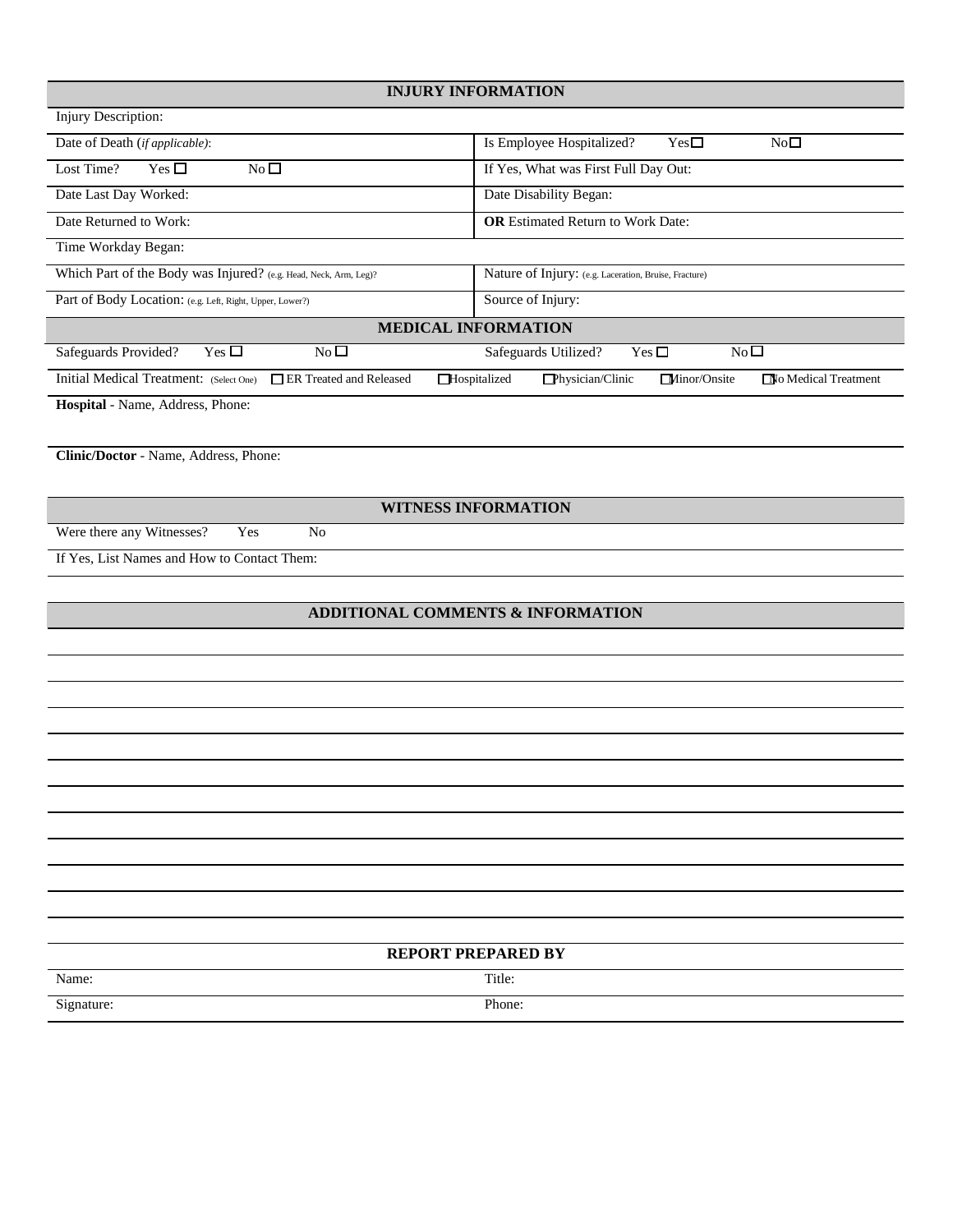## **1. Contractor Reports to General Contractor Claim Contact 2. General Contractor Reports to Liberty Mutual @ 1-800-362-0000**

# **Liberty Account Number for ROCIP VII: 42404 GL**

|                                                                |                               |                                |                                |                                             | Date of Accident                            |                                                                | Time                  |  |
|----------------------------------------------------------------|-------------------------------|--------------------------------|--------------------------------|---------------------------------------------|---------------------------------------------|----------------------------------------------------------------|-----------------------|--|
| <b>POLICYHOLDER</b>                                            |                               |                                |                                |                                             |                                             |                                                                |                       |  |
| <b>Insured Name</b>                                            |                               | <b>Insured Phone</b>           |                                | Project Name                                |                                             |                                                                | Project Site Code     |  |
| Insured Address, City, State, Zip                              |                               |                                |                                |                                             |                                             |                                                                |                       |  |
| Mailing Address, City, State, Zip (If Different)               |                               |                                |                                |                                             |                                             |                                                                |                       |  |
|                                                                |                               | <b>DESCRIPTION OF ACCIDENT</b> |                                |                                             |                                             |                                                                |                       |  |
| Address Where Accident Occurred (Street, City, State, Zip)     |                               |                                |                                |                                             |                                             |                                                                |                       |  |
| Exact Location of Accident (i.e.: AISLE 1, PRODUCE DEPT.)      |                               |                                |                                |                                             |                                             |                                                                |                       |  |
| Accident Description (be as specific as possible)              |                               |                                |                                |                                             |                                             |                                                                |                       |  |
|                                                                |                               |                                |                                |                                             |                                             |                                                                |                       |  |
| Yes<br>Was there a 3 <sup>rd</sup> Party Involved?             | N <sub>o</sub>                | Name of 3 <sup>rd</sup> Party  |                                |                                             |                                             |                                                                |                       |  |
|                                                                |                               |                                | <b>WITNESS</b>                 |                                             |                                             |                                                                |                       |  |
| <b>Witness Name</b>                                            | Address, City, State, Zip     |                                |                                |                                             |                                             | Phone                                                          |                       |  |
| <b>Witness Name</b>                                            | Address, City, State, Zip     |                                |                                |                                             |                                             | Phone                                                          |                       |  |
| <b>Witness Name</b>                                            | Address, City, State, Zip     |                                |                                |                                             |                                             | Phone                                                          |                       |  |
|                                                                |                               |                                | PROPERTY DAMAGE                |                                             |                                             |                                                                |                       |  |
| Name of Owner                                                  |                               | <b>Home Phone</b>              |                                |                                             |                                             | <b>Business Phone</b>                                          |                       |  |
| Address, City, State, Zip                                      |                               |                                |                                |                                             |                                             |                                                                |                       |  |
| <b>Type of Property Damage</b>                                 |                               |                                |                                |                                             |                                             |                                                                |                       |  |
|                                                                |                               |                                | PERSONAL INJURY                |                                             |                                             |                                                                |                       |  |
|                                                                | <b>INJURED PARTY 1</b>        |                                |                                |                                             |                                             | <b>INJURED PARTY 2</b>                                         |                       |  |
| <b>Name of Person Injured</b>                                  |                               | <b>Sex</b>                     |                                | <b>Name of Person Injured</b><br><b>Sex</b> |                                             |                                                                |                       |  |
| Name of Parent or Guardian of Under 18 yrs.                    |                               |                                |                                |                                             | Name of Parent or Guardian of Under 18 yrs. |                                                                |                       |  |
| Address, City, State, Zip                                      |                               |                                | Address, City, State, Zip      |                                             |                                             |                                                                |                       |  |
| <b>Home Phone</b>                                              |                               | <b>Business Phone</b>          | <b>Home Phone</b>              |                                             |                                             |                                                                | <b>Business Phone</b> |  |
| D.O.B.<br>Age                                                  | <b>Social Security Number</b> |                                | D.O.B.                         |                                             | Age                                         | <b>Social Security Number</b>                                  |                       |  |
| <b>Description of Injuries</b>                                 |                               |                                | <b>Description of Injuries</b> |                                             |                                             |                                                                |                       |  |
| Medical Treatment (i.e.: Hospital/Clinic Name, Address, Phone) |                               |                                |                                |                                             |                                             | Medical Treatment (i.e.: Hospital/Clinic Name, Address, Phone) |                       |  |
| <b>ADDITIONAL COMMENTS</b>                                     |                               |                                |                                |                                             |                                             |                                                                |                       |  |
|                                                                |                               |                                |                                |                                             |                                             |                                                                |                       |  |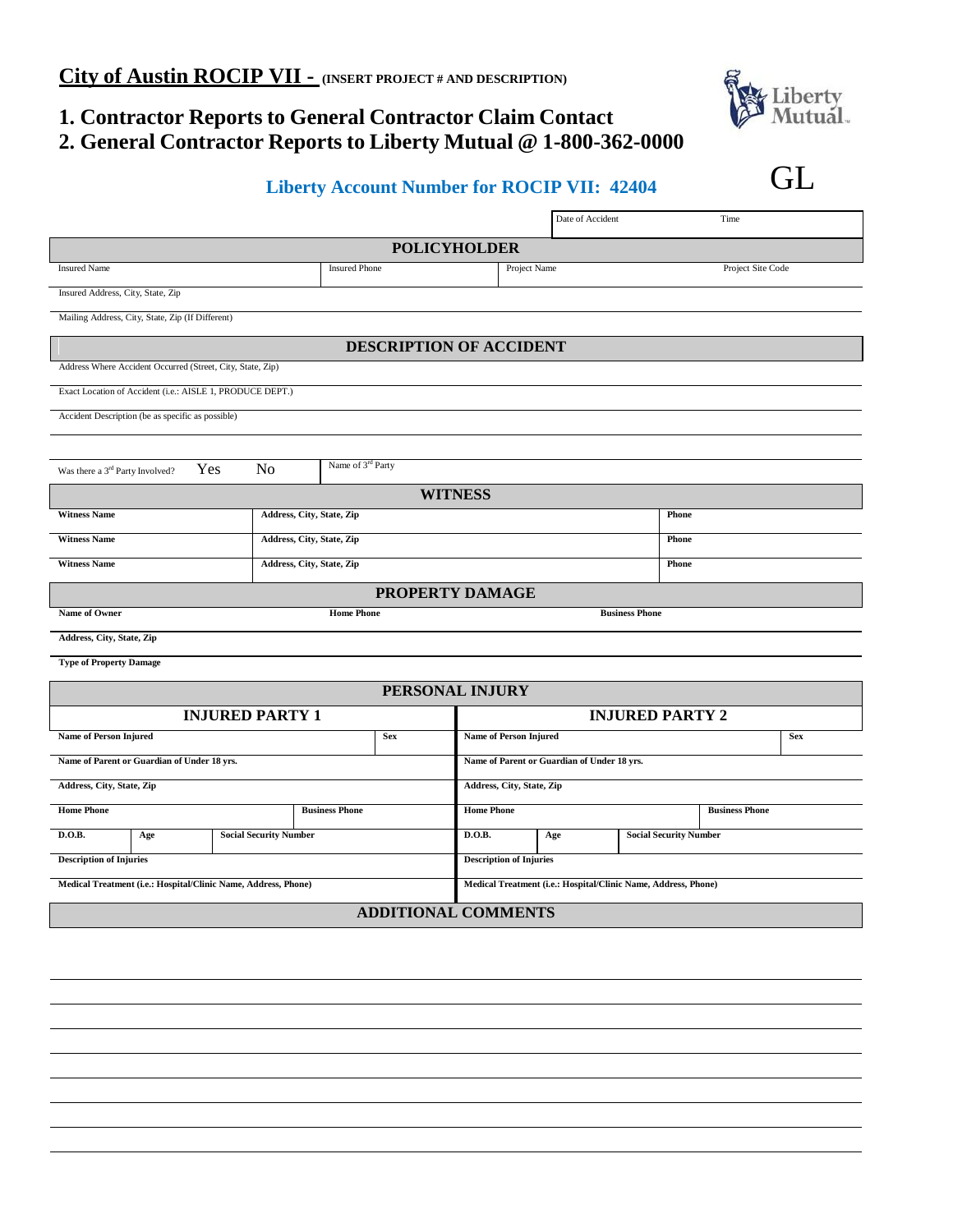# **CITY OF AUSTIN ROCIP VII AUTHORIZATION FOR MEDICAL TREATMENT**

#### **SEND WITH INJURED WORKER OR FAX TO MEDICAL PROVIDER PRIOR TO THE FIRST MEDICAL TREATMENT**

### **FACSIMILE TRANSMITTAL SHEET**

| TO:<br><b>Medical Provider</b>                                                                                                                                                                        | <b>FAX NUMBER:</b> |
|-------------------------------------------------------------------------------------------------------------------------------------------------------------------------------------------------------|--------------------|
| <b>FROM:</b>                                                                                                                                                                                          | <b>PHONE:</b>      |
| TOTAL NO. OF PAGES INCLUDING COVER:                                                                                                                                                                   | DATE:              |
| RE:<br><b>Injured Worker</b>                                                                                                                                                                          |                    |
| <b>CITY OF AUSTIN ROCIP VII</b>                                                                                                                                                                       |                    |
| <b>Project Name &amp; Site Code:</b> (INSERT PROJECT # AND DESCRIPTION)                                                                                                                               |                    |
| <b>Enrolled Contractor Name &amp; Address:</b>                                                                                                                                                        |                    |
| Contractor WC Policy Number:                                                                                                                                                                          |                    |
| <b>Contractor Main Contact Person: Phone: Phone:</b>                                                                                                                                                  |                    |
| Employee Name/Injured Worker: DOB: DOB:                                                                                                                                                               |                    |
| Date of Incident: Description of Incident: New York 1, 2014                                                                                                                                           |                    |
|                                                                                                                                                                                                       |                    |
|                                                                                                                                                                                                       |                    |
| Which of the following test(s) will be administered to the injured worker?                                                                                                                            |                    |
| <b>Drug Screen</b> Breath Alcohol X Drug Screen & Breath Alcohol Urine Collection Only                                                                                                                |                    |
| ALL DRUG SCREEN/BREATH ALCOHOL TEST RESULTS & BILLS WILL BE SENT TO:                                                                                                                                  |                    |
| (INSERT GC CLAIM CONTACT INFO - FROM CLAIM CONTACT SECTION)                                                                                                                                           |                    |
|                                                                                                                                                                                                       |                    |
| <b>TO MEDICAL PROVIDER:</b>                                                                                                                                                                           |                    |
| Send <b>Medical Bills only and Reports</b> to ROCIP VII Insurance Carrier:                                                                                                                            |                    |
| <b>Liberty Mutual Group</b><br><b>Central Billing Unit</b><br>Phone: 1-800-300-0110 for inquiries or pre-authorization<br>P.O. Box 7203<br><b>ROCIP VII Account Number: 42404</b><br>London, KY 40742 |                    |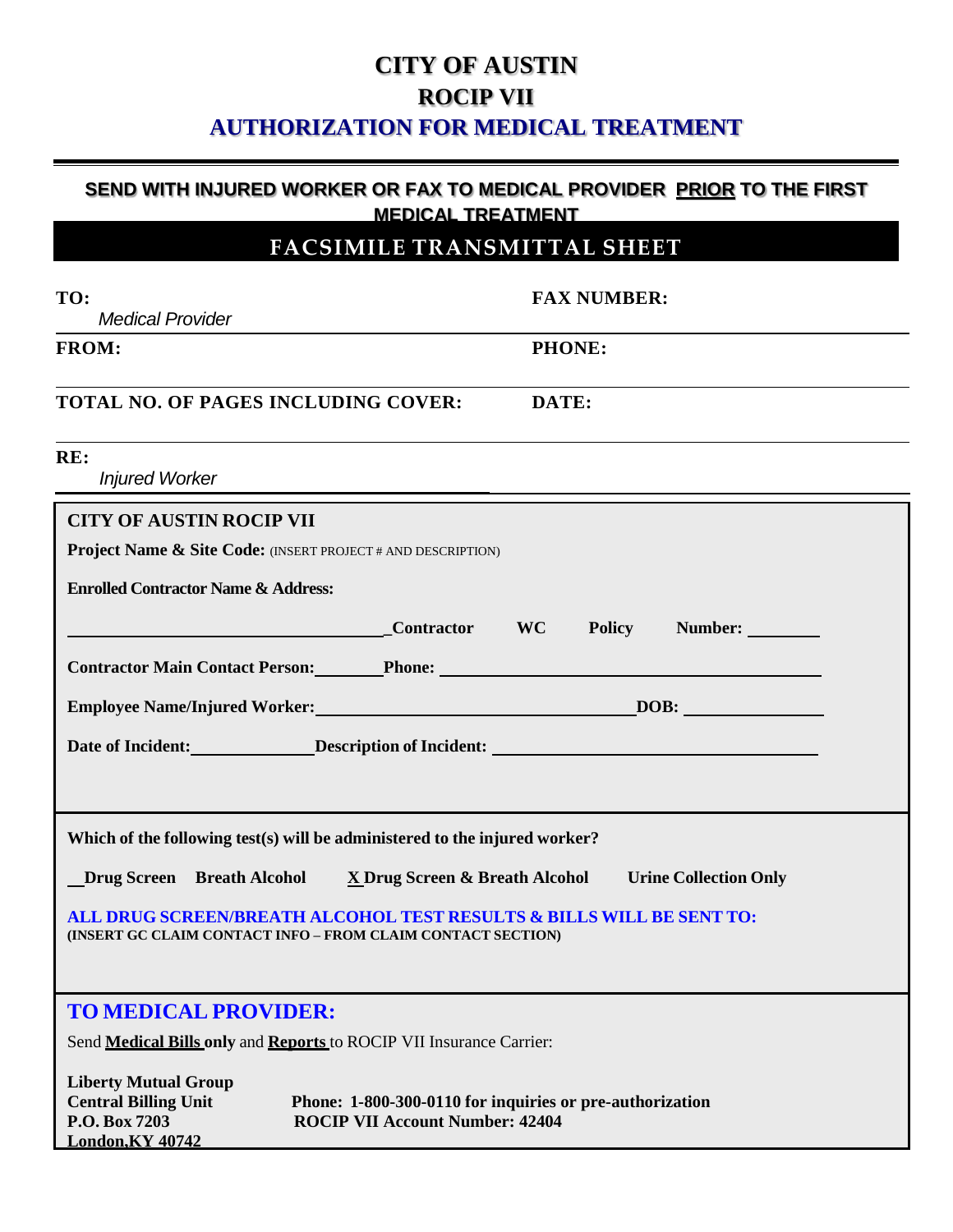# City of Austin ROCIP VII Incident Investigation Report

**This form must be completed within 24 hours after the incident**

| 1. Company:                                             | 2. Project Name:   | (INSERT PROJECT # AND DESCRIPTION)   |                            |                | PROJECT#) | 3. Project Site Code: (INSERT |
|---------------------------------------------------------|--------------------|--------------------------------------|----------------------------|----------------|-----------|-------------------------------|
| 4. Company Contact:                                     |                    | 5. Phone Number:                     |                            |                |           |                               |
| 6. Exact Location of Incident:                          |                    | 7. Date of Incident:                 |                            |                |           |                               |
|                                                         |                    | 8. Time:                             |                            |                |           |                               |
|                                                         |                    | 9. Date Reported:                    |                            |                |           |                               |
| City/State:                                             |                    |                                      | 10. Job-Site Phone Number: |                |           |                               |
|                                                         |                    |                                      |                            |                |           |                               |
| D wc<br>D Environmental<br>11. Type of Loss:            | D Liability        | D Property<br><b>Property Damage</b> | D Fire                     | D Crime        | $D$ $CIP$ | D Other                       |
| Injury or Illness                                       |                    | (Vehicle, Building, Equipment)       |                            |                |           | Other Incidents               |
| 12. Name of Injured                                     |                    |                                      |                            |                |           |                               |
| 13. Company                                             |                    |                                      |                            |                |           |                               |
| 14. Age and Years Experience                            |                    |                                      |                            |                |           |                               |
| 15. Part of Body Affected                               |                    |                                      |                            |                |           |                               |
| 16. Nature of Injury/Illness                            |                    |                                      |                            |                |           |                               |
| 17. Object/Equip/Substance Inflicting Injury            |                    |                                      |                            |                |           |                               |
| 18. Person with Most Control                            |                    |                                      |                            |                |           |                               |
| D No<br>D Yes<br>19a. OSHA Recordable                   | 19b. Lost Time     | D No<br>D Yes                        |                            | 19c. Days Lost |           |                               |
| 20. Person Injured:                                     |                    |                                      |                            |                |           |                               |
| Date of Birth:                                          | Social Security #: |                                      |                            | Marital        |           | Status:                       |
| Date of Hire:<br>Job                                    |                    |                                      |                            |                |           | Title: _________              |
|                                                         | Address:           |                                      |                            |                |           |                               |
|                                                         |                    |                                      |                            |                |           |                               |
| Telephone No:                                           |                    | Return                               | to                         |                | Work      | Date:                         |
| of<br>Name                                              |                    |                                      | Medical                    |                |           | Provider:                     |
| 21. Describe clearly how the incident/accident occurred |                    |                                      |                            |                |           |                               |

22. Identify improper acts and/or condition that were the primary causes:

23. Why did the unsafe acts or conditions in 22 above occur?: